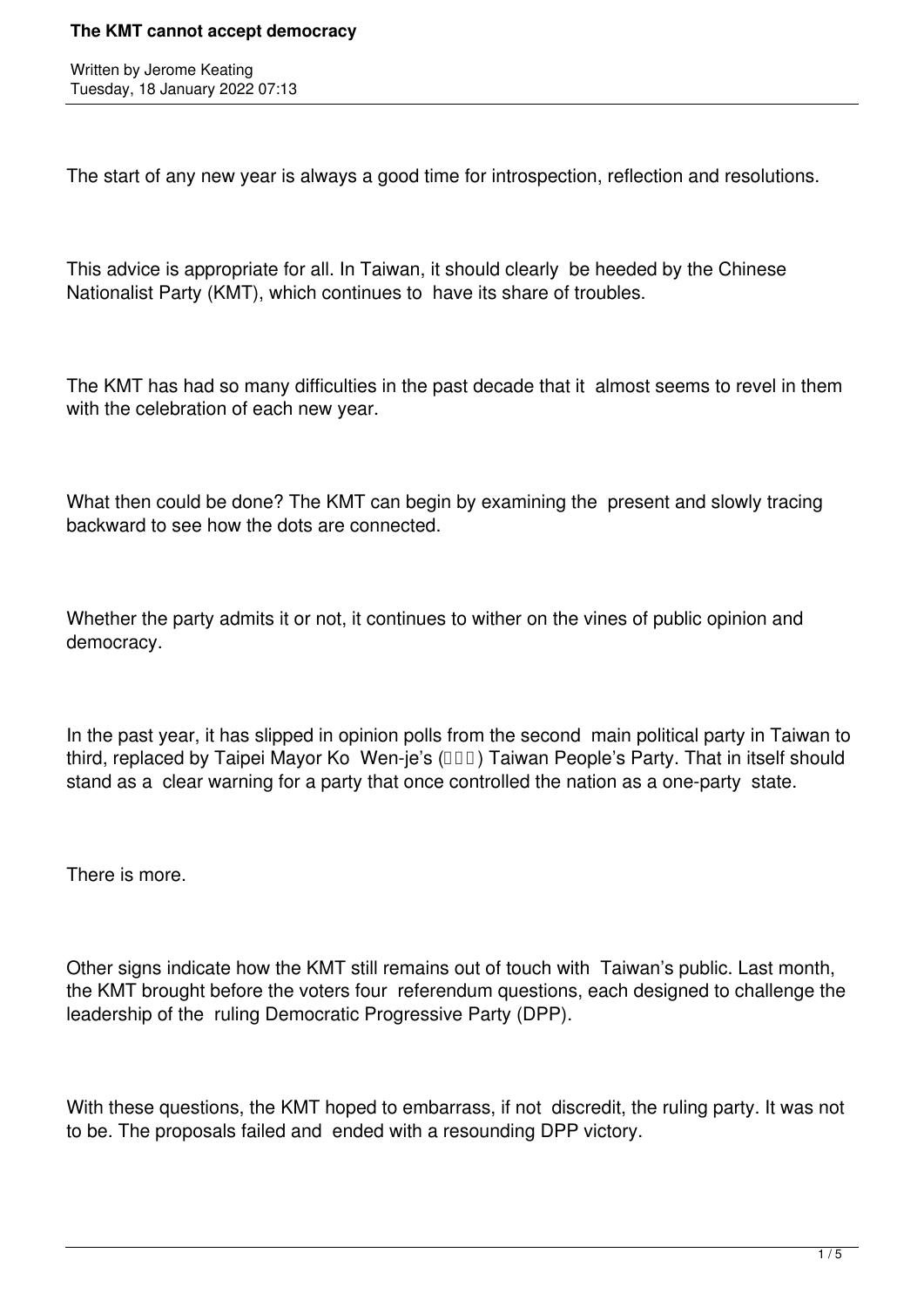## **The KMT cannot accept democracy**

Written by Jerome Keating Tuesday, 18 January 2022 07:13

However, the KMT was not done. This month, it again hoped to make inroads by utilizing its form of "revenge recall," as the party was still smarting from the recall of former Kaohsiung mayor Han Kuo-yu  $(III)$ , who happened to be the KMT presidential candidate in the 2020 election.

This madness began with trying to unseat independent Kaohsiung City Councilor Huang Jie  $(III)$ , which failed.

The KMT then briefly gained seeming success by unseating former Taiwan Statebuilding Party legislator Chen Po-wei  $(III)$  in Taichung.

This success was again misread, and the party tried to unseat independent Legislator Freddie  $Lim$  ( $III$ ).

Recall votes unfortunately seem to have become the rule of the day after the overwhelming recall of Han.

However, the KMT has never faced up to the reality of why Han was recalled. He had barely been elected mayor of Kaohsiung in November 2018 when he began running for the presidency in 2019. The KMT missed the point of why those voting to recall Han later far outnumbered those who had elected him. Many had switched sides in their choice. Why?

The misreading of Han's election was obvious. The KMT had been so delighted to win back the mayor's seat in Kaohsiung that it sensed a false tide. It failed to see that a candidate should make an effort to do the job they were elected for before running for a higher office.

However, it ignored this principle and surged forward.

With bitter grapes, the KMT has lapsed into the present recall madness. It felt that if it suffered, all must suffer.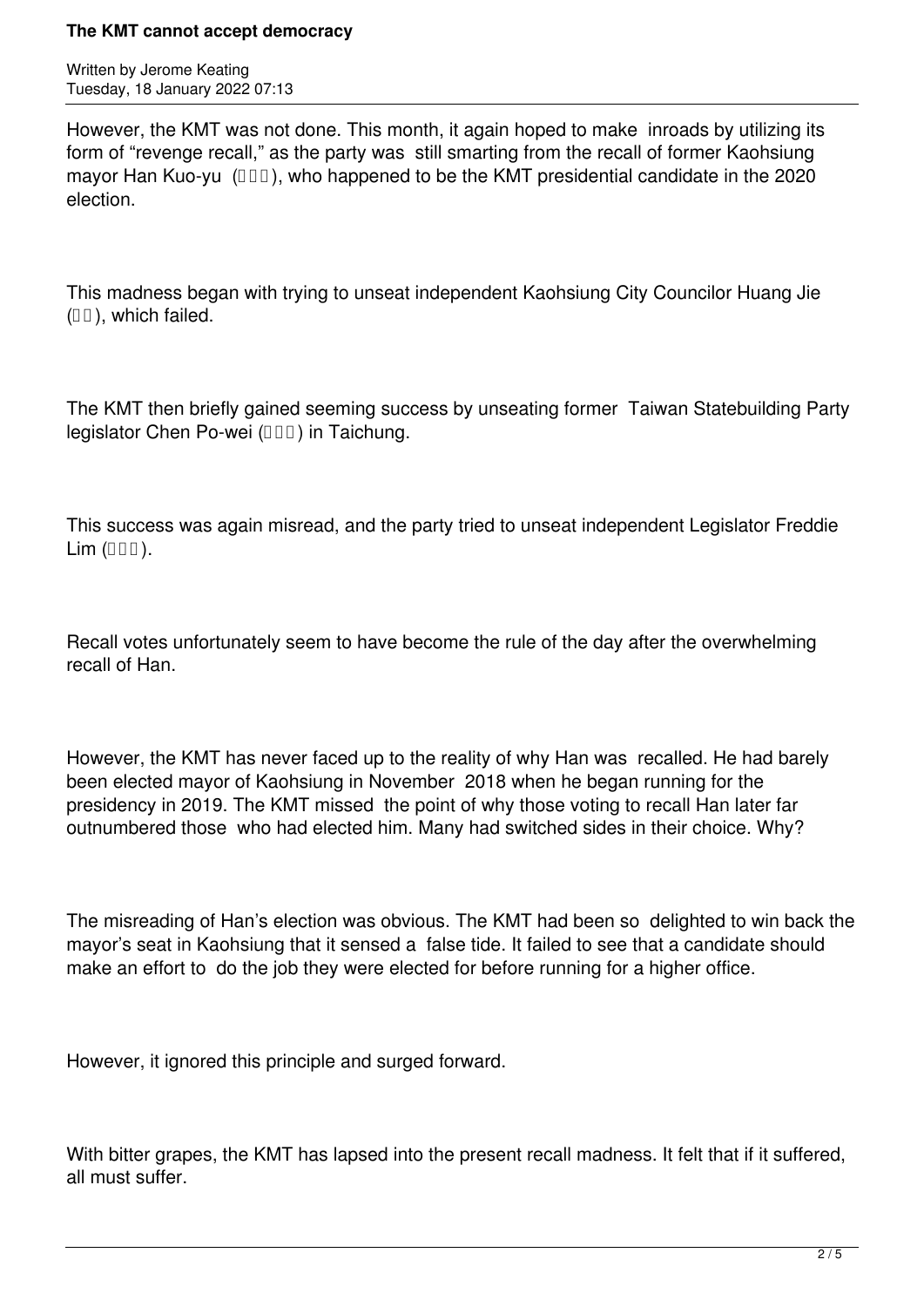Written by Jerome Keating Tuesday, 18 January 2022 07:13

This led to the fall of Chen in Taichung, followed by the attempt to unseat Lim. The latter failed by not reaching the small threshold of one-quarter of the eligible voters. Few voters were interested in the madness.

Lim kept his seat, but that was not all. In the by-election for Chen's seat in Taichung, Yen Kuan-heng ( $\Box$  $\Box$ ), the KMT's candidate from the powerful Yen clan, was soundly defeated by the DPP's candidate, Lin Ching-yi  $(III)$ , and with a large turnout.

That is the status of the KMT as it flounders. These failures should be cause for some introspection, but that is not happening. With the KMT, one has the feeling that it has not figured out the answer to the question: "Why don't the people like us?"

For that answer, the KMT must look back farther into the past as to why the Economic Cooperation Framework Agreement failed, why the Sunflower movement was successful and why the KMT lost the presidency in 2016. These dots are connected.

Inquiry should not stop there. The KMT needs to examine the role democracy plays within the party and for China. That goes back to its roots in 1911. Face it or not, democracy has never been the predominant narrative that the KMT held on to amid all competing paradigms. The desire to rule a "Chinese empire" has always superseded any thought of democracy for all.

Democracy has always had a part in Taiwan's evolving fabric and identity as it moved from the Japanese colonial era, past the KMT's one-party state occupation and toward democracy.

Can the KMT painfully and honestly face that it has always had troubles with democracy?

For example, in dealing with its mantra of the fake "1992 consensus," the KMT always sacrifices democracy when it runs against holding to the idea of a "one China" empire.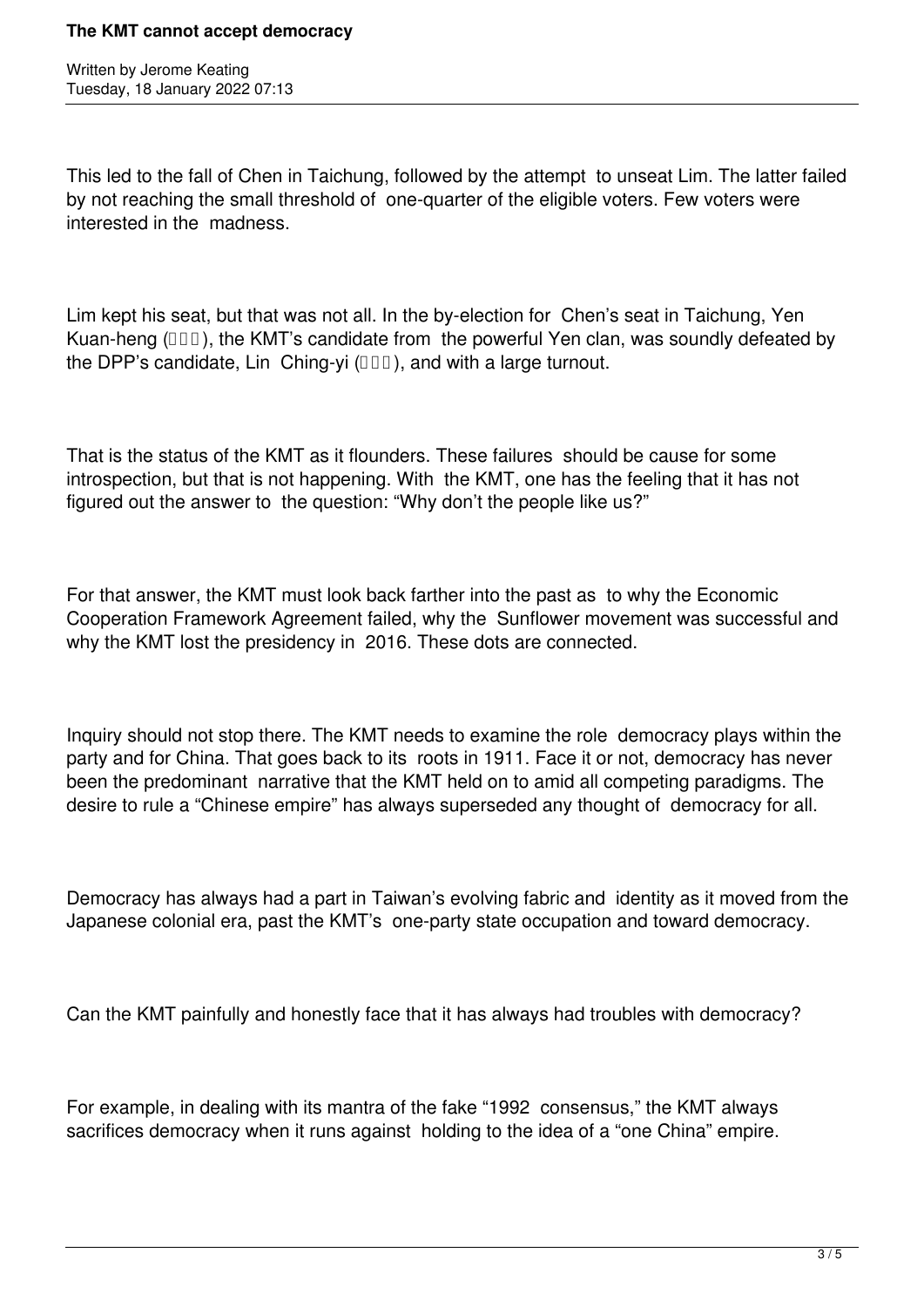## **The KMT cannot accept democracy**

Written by Jerome Keating Tuesday, 18 January 2022 07:13

To deal with this, the KMT would have had to admit that it was a government in exile — a diaspora dragging with it its failed Constitution for "one China."

One never finds the KMT being critical of what is going on in Hong Kong, Xinjiang, Tibet and so on. Such criticism goes against the fabric of "one China."

In its more than 100 years, the the party has never had democracy as its main thread. The KMT's leaders see democracy only as a means of deposing the opposition, but not as a right in itself.

It has been said that you cannot support democracy only when it means that you win. However, that has been the guiding principle of the KMT: It accepts democracy only if it means that it will win, and then only if it leads to "one China."

This thought runs much deeper than most imagine. In the Chinese — not the Taiwanese mindset, it is the ultimate paradigm. Han chauvinism must dominate. The Ming Dynasty was more about getting rid of the Mongols than finding a better rule. The same holds true about the Qing; Sun Yat-sen's  $(III)$  revolution was more to get rid of Manchu rule than to support democracy.

Throughout the Chinese Civil War, why did the Chinese Communist Party (CCP) succeed against the better equipped KMT?

Both were fighting for leadership, but neither was fighting for a democratic China; they both favored a Chinese empire with each as its leader.

The KMT has never lived up to its idealistic goals. The CCP has never professed democracy, so despite its many disasters, it is not as quilty of false promises.

Taiwan is on the other side of this fault line. It knew long before the Xinhai Revolution that it